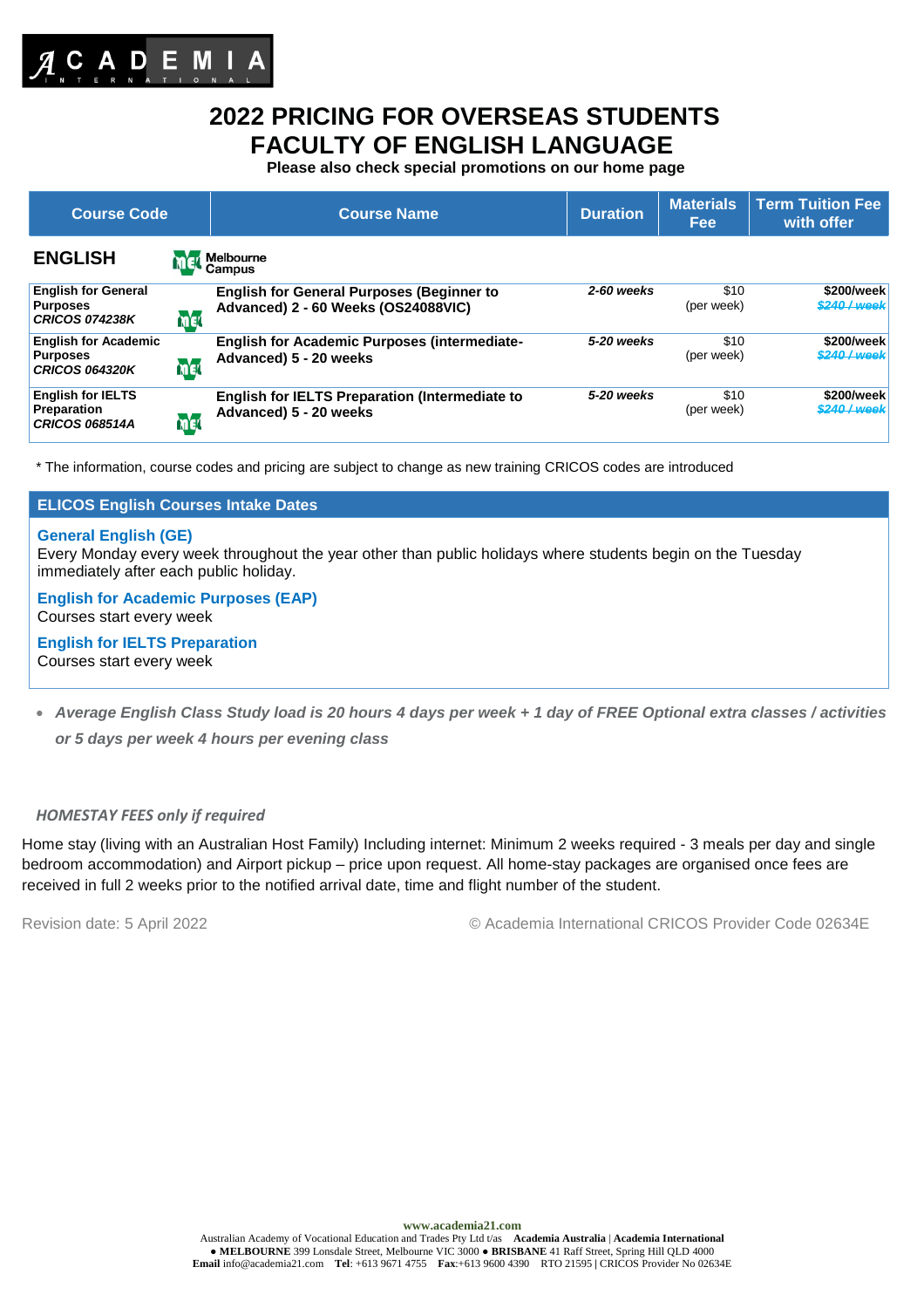



# **2022 PRICING FOR OVERSEAS STUDENTS FACULTY OF COMMUNITY SERVICES**

**Please also check special promotions on our home page**

| <b>Course Code &amp; Name</b>                                                                                                              | <b>Packages</b>                                                                                                                                         | <b>Duration</b>                                                                                                                                                                      | <b>Materials</b><br>Fee | <b>Tuition</b><br>Fee | <b>Term</b><br>Fee        |
|--------------------------------------------------------------------------------------------------------------------------------------------|---------------------------------------------------------------------------------------------------------------------------------------------------------|--------------------------------------------------------------------------------------------------------------------------------------------------------------------------------------|-------------------------|-----------------------|---------------------------|
| <b>COMMUNITY SERVICES</b>                                                                                                                  | <b>Brisbane</b><br>Melbourne<br>Campus<br>Campus                                                                                                        |                                                                                                                                                                                      |                         |                       |                           |
| CHC52015 Diploma of<br><b>Community Services</b><br><b>CRICOS 102417D</b><br><b>ME</b><br><b>Package</b>                                   | <b>Includes CHC33015 Certificate III in Individual</b><br>Support CRICOS 088982G and CHC43015<br><b>Certificate IV in Ageing Support CRICOS 088983F</b> | <b>Package duration</b><br>2.5 years<br>$(10 \times 10$ week terms<br>includes 6 months<br><i>industry placement</i> )<br>Total duration 104 weeks<br>(including tuition and breaks) | \$720                   | \$25,000              | \$2,500<br><b>X10</b>     |
| CHC52015 Diploma of<br><b>Community Services</b><br><b>CRICOS 102417D</b><br>mer<br><b>Standalone</b>                                      | Pre-requisite: None                                                                                                                                     | 1.5 year (6 x 10 week<br>terms<br>includes 6 months<br><i>industry placement)</i><br>Total duration 78 weeks<br>(including tuition and<br>breaks)                                    | \$600                   | \$15,000              | \$2,500<br><b>X6</b>      |
| CHC43015 Certificate IV in<br><b>Ageing Support</b><br><b>CRICOS 088983F</b><br><b>ME</b><br><b>Package</b>                                | <b>Includes CHC33015 Certificate III in Individual</b><br><b>Support</b> CRICOS 088982G                                                                 | <b>Package duration</b><br>1.5 year (6 x 10 week<br>terms includes industry<br>placement)<br>Total duration 78 weeks<br>(including tuition and breaks)                               | \$660                   | \$15,000              | \$2,500<br>X <sub>6</sub> |
| <b>CHC33015 Certificate III in</b><br><b>Individual Support</b><br>mer<br><b>CRICOS 088982G</b>                                            | Pre-requisite: None<br>This is the Trade qualification for Aged Care or Home<br>and Community Care worker                                               | 9 months (3 x 10 week<br>terms<br>includes industry<br>placement)<br>(Total duration 38 weeks,<br>including tuition and breaks)                                                      | \$520                   | \$7,500               | \$2,500<br>X3             |
| CHC50121 Diploma of<br><b>Early Childhood</b><br><b>Education and Care</b><br><b>CRICOS 108147F</b><br><b>MEL BOC</b><br><b>Package</b>    | Includes the prerequisite CHC30121 Certificate<br><b>III in Early Childhood Education and Care</b><br><b>CRICOS 108146G</b>                             | 2 years (8 x 10 week<br>terms<br>includes industry<br>placement)<br>Total duration 104 weeks<br>(including tuition and breaks)                                                       | \$660                   | \$20,000              | \$2,500<br>X8             |
| CHC50121 Diploma of<br><b>Early Childhood</b><br><b>Education and Care</b><br><b>CRICOS 108147F</b><br><b>Standalone</b><br><b>MEL BNG</b> | Prerequisite CHC30121 Certificate III in Early<br><b>Childhood Education and Care</b><br><b>CRICOS 108146G</b>                                          | 1 year (4 $x$ 10 week<br>terms<br>includes industry<br>placement)<br>Total duration 52 weeks<br>(including tuition and breaks)                                                       | \$660                   | \$10,000              | \$2,500<br><b>X4</b>      |
| CHC30121 Certificate III in<br><b>Early Childhood</b><br><b>Education and Care</b><br><b>CRICOS 108146G</b><br><b>MEL BUG</b>              | Pre-requisite: None<br>This is the Trade qualification for a childcare<br>associate                                                                     | 1 year (4 $x$ 10 week<br>terms<br>includes industry<br>placement)<br>(Total duration 52 weeks,<br>including tuition and breaks)                                                      | \$520                   | \$10,000              | \$2,500<br>X4             |

# **INTERNATIONAL STUDENTS FEES & PAYMENT PLAN - 2022**

(See *<https://www.academia21.com/future-students/apply-now>* for the online International Student Application Form). For a Confirmation of Enrolment (COE) to be issued, a non-refundable Enrolment processing fee of \$200.00 is required, with a minimum of one semester or term tuition fee (VET courses only) and Materials Fee, plus Overseas Student Health Cover to cover the length of study periods.

#### **INTAKE DATES - 31 January 2022, 26 April 2022, 18 July 2022, 10 October 2022**

*Academia International Operates between 7:50am to 10:00pm Monday to Sunday (Evening and Weekend Classes Available depending on demand).* 

**Note^: Stand-alone course offerings are made with the understanding that a prospective student may need to meet the entry requirements of the offering. Entry requirements may include completion of a lower-level qualification, proven industry (or closely-related experience) to the course offering. Please contact us [info@academia21.com](mailto:info@academia21.com) to find out more.**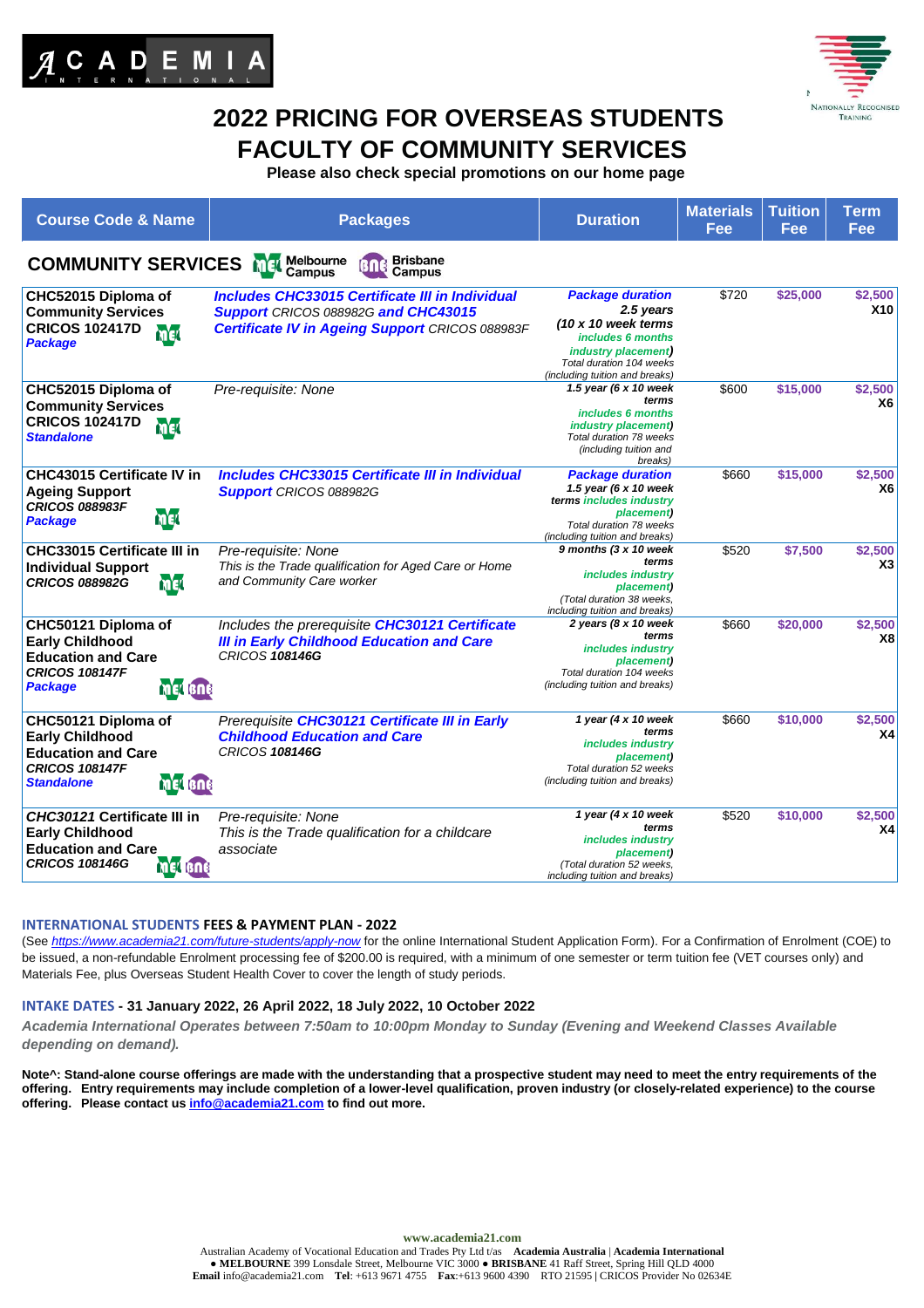

# **2022 PRICING FOR OVERSEAS STUDENTS FACULTY OF HAIRDRESSING & BEAUTY THERAPY**

**Please also check special promotions on our home page**

| <b>Course Code &amp; Name</b>                                                                                        | <b>Packages</b>                                                                                                                                                                             | <b>Duration</b>                                                                                    | <b>Materials</b><br>Fee | Tuition<br><b>Fee</b> | Term<br><b>Fee</b>   |  |
|----------------------------------------------------------------------------------------------------------------------|---------------------------------------------------------------------------------------------------------------------------------------------------------------------------------------------|----------------------------------------------------------------------------------------------------|-------------------------|-----------------------|----------------------|--|
| Melbourne<br><b>HAIRDRESSING &amp; BEAUTY THERAPY</b><br>Campus                                                      |                                                                                                                                                                                             |                                                                                                    |                         |                       |                      |  |
| SHB50115 Diploma of<br><b>Beauty Therapy</b><br><b>CRICOS 089048D</b><br><b>MEL</b><br><b>Beauty Therapy Package</b> | <b>Includes SHB40115 Certificate IV in Beauty</b><br><b>Therapy</b> CRICOS 089035J                                                                                                          | 2 years<br>(8 x 10 week terms)<br>(Total duration 78 weeks.<br>including tuition and breaks)       | \$1,090                 | \$22,000              | \$2,750<br><b>X8</b> |  |
| <b>SHB40115 Certificate IV in</b><br><b>Beauty Therapy</b><br><b>CRICOS 089035J</b><br>med<br><b>Standalone</b>      | Pre-requisite: None                                                                                                                                                                         | 1 year<br>$(4 \times 10$ week terms)<br>(Total duration 61 weeks,<br>including tuition and breaks) | \$990                   | \$11,000              | \$2,750<br><b>x4</b> |  |
| SHB50216 Diploma of Salon<br><b>Management</b><br><b>CRICOS 096147J</b>                                              | Includes SHB30416 Certificate III in<br><b>Hairdressing CRICOS 093794B</b><br>Note: Diploma of Salon Management standalone^ -<br>duration 1 year, tuition fees \$11,000 Materials fee \$300 | 2 years<br>$(8 x 10$ week terms)<br>(Total duration 104 weeks<br>including tuition and breaks)     | \$1,190                 | \$22,000              | \$2,750<br>X8        |  |
| <b>ME</b><br><b>Hairdressing Package</b>                                                                             |                                                                                                                                                                                             |                                                                                                    |                         |                       |                      |  |
| <b>SHB30416 Certificate III in</b><br><b>Hairdressing</b><br><b>mg</b><br><b>CRICOS 093794B</b>                      | Pre-requisite: None                                                                                                                                                                         | 1 year<br>$(4 \times 10$ week terms)<br>(Total duration 52 Weeks.<br>including tuition and breaks) | \$990                   | \$11,000              | \$2,750<br><b>x4</b> |  |

#### **INTERNATIONAL STUDENTS FEES & PAYMENT PLAN - 2022**

(See *<https://www.academia21.com/future-students/apply-now>* for the online International Student Application Form). For a Confirmation of Enrolment (COE) to be issued, a non-refundable Enrolment processing fee of \$200.00 is required, with a minimum of one semester or term tuition fee (VET courses only) and Materials Fee, plus Overseas Student Health Cover to cover the length of study periods.

### **INTAKE DATES - 31 January 2022, 26 April 2022, 18 July 2022, 10 October 2022**

*Academia International Operates between 7:50am to 10:00pm Monday to Sunday (Evening and Weekend Classes Available depending on demand).* 

**Note^: Stand-alone course offerings are made with the understanding that a prospective student may need to meet the entry requirements of the offering. Entry requirements may include completion of a lower-level qualification, proven industry (or closely-related experience) to the course offering. Please contact us [info@academia21.com](mailto:info@academia21.com) to find out more.**

**www.academia21.com**